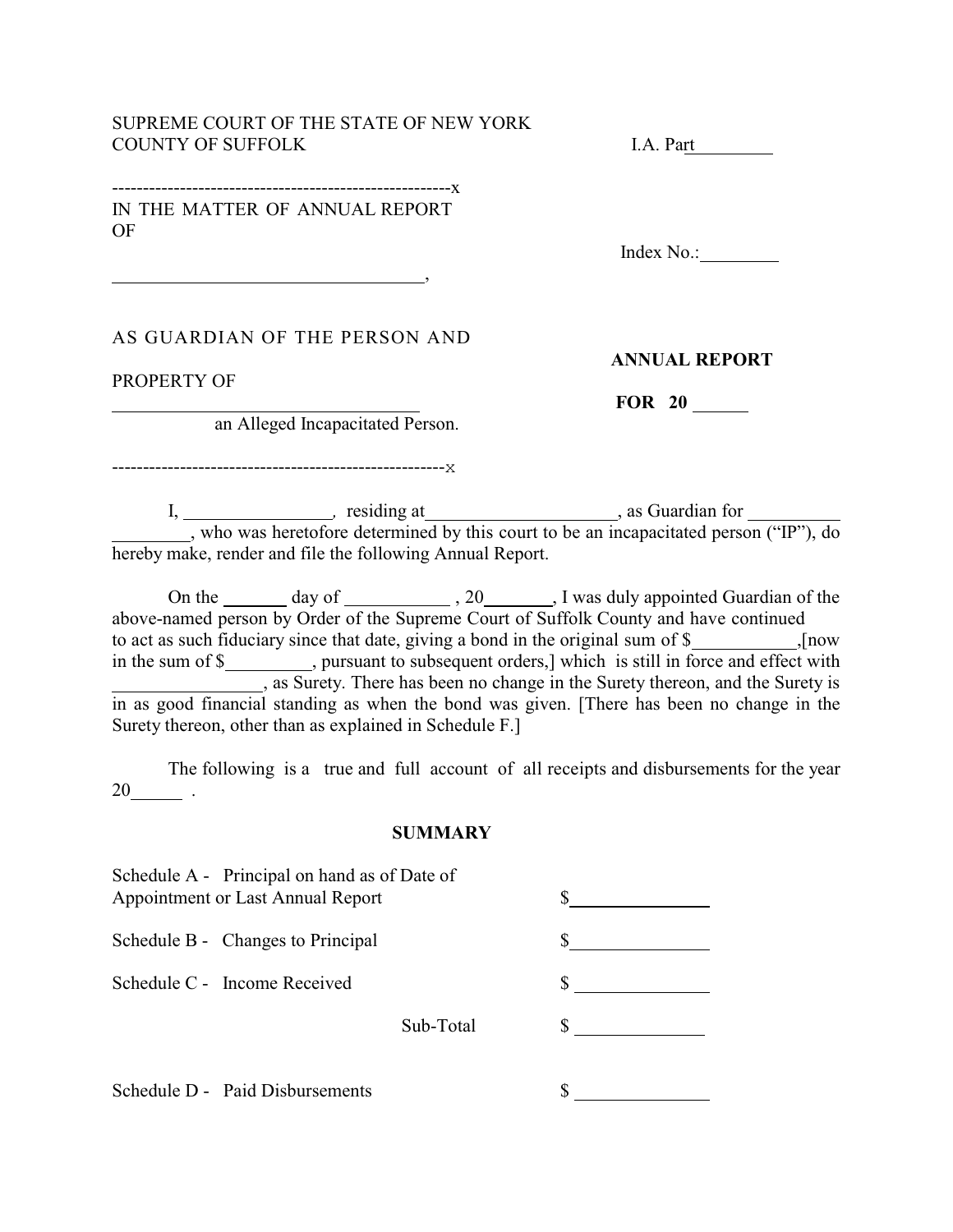| Schedule E-1 - Balance of Cash and Securities<br>to be Charged to Next Year's Account |   |  |
|---------------------------------------------------------------------------------------|---|--|
| Schedule E-2 - Real Estate                                                            |   |  |
| Schedule E-3 - All Other Personal Property                                            | S |  |
| <b>Total Estate</b>                                                                   |   |  |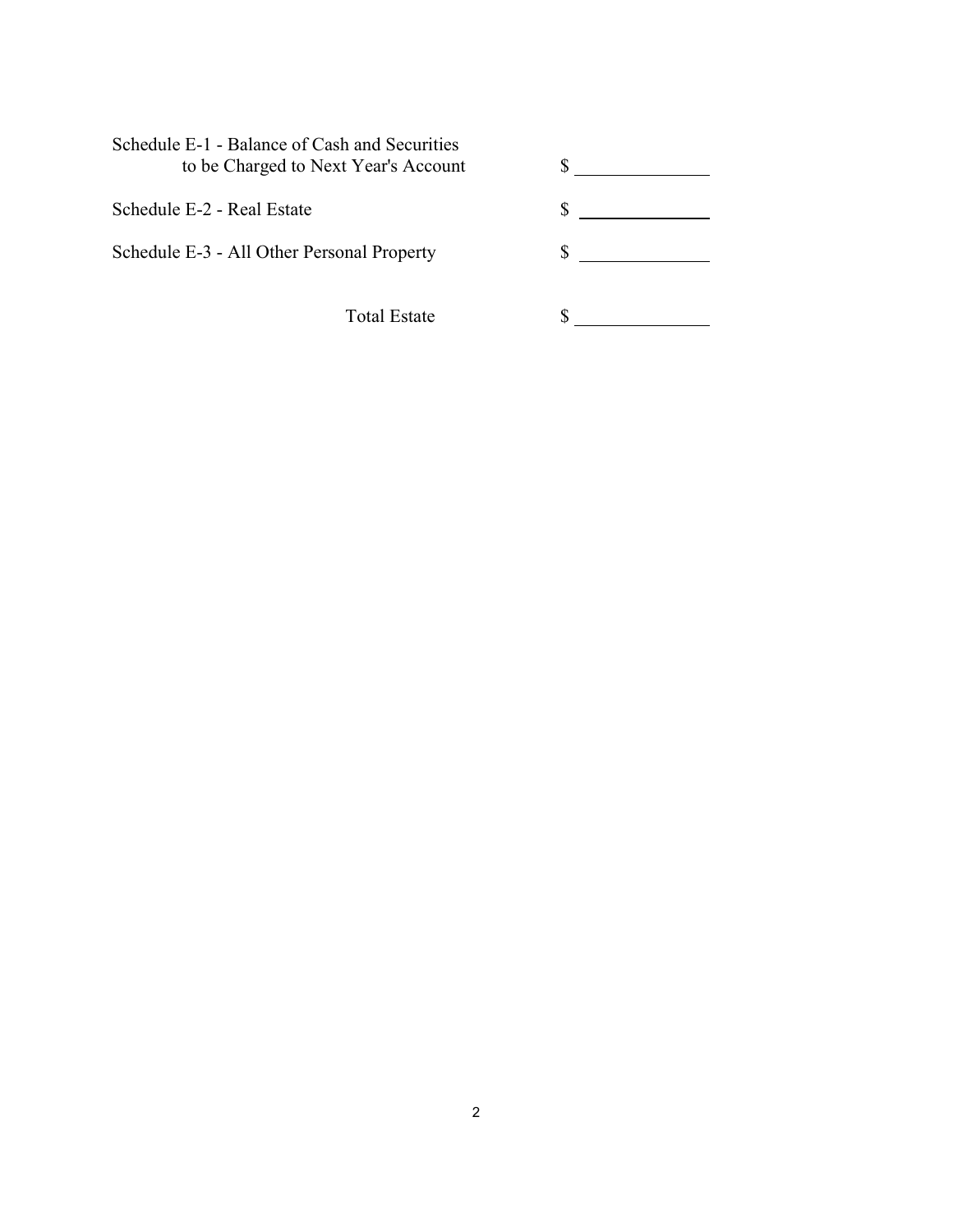# **SCHEDULE A - PRINCIPAL ON HAND AS OF DATE OF APPOINTMENT OR LAST ANNUAL REPORT**

of bank or financial institution

SOURCE: Name and address AMOUNT (i.e., number of shares)

TOTAL OF SCHEDULE A \$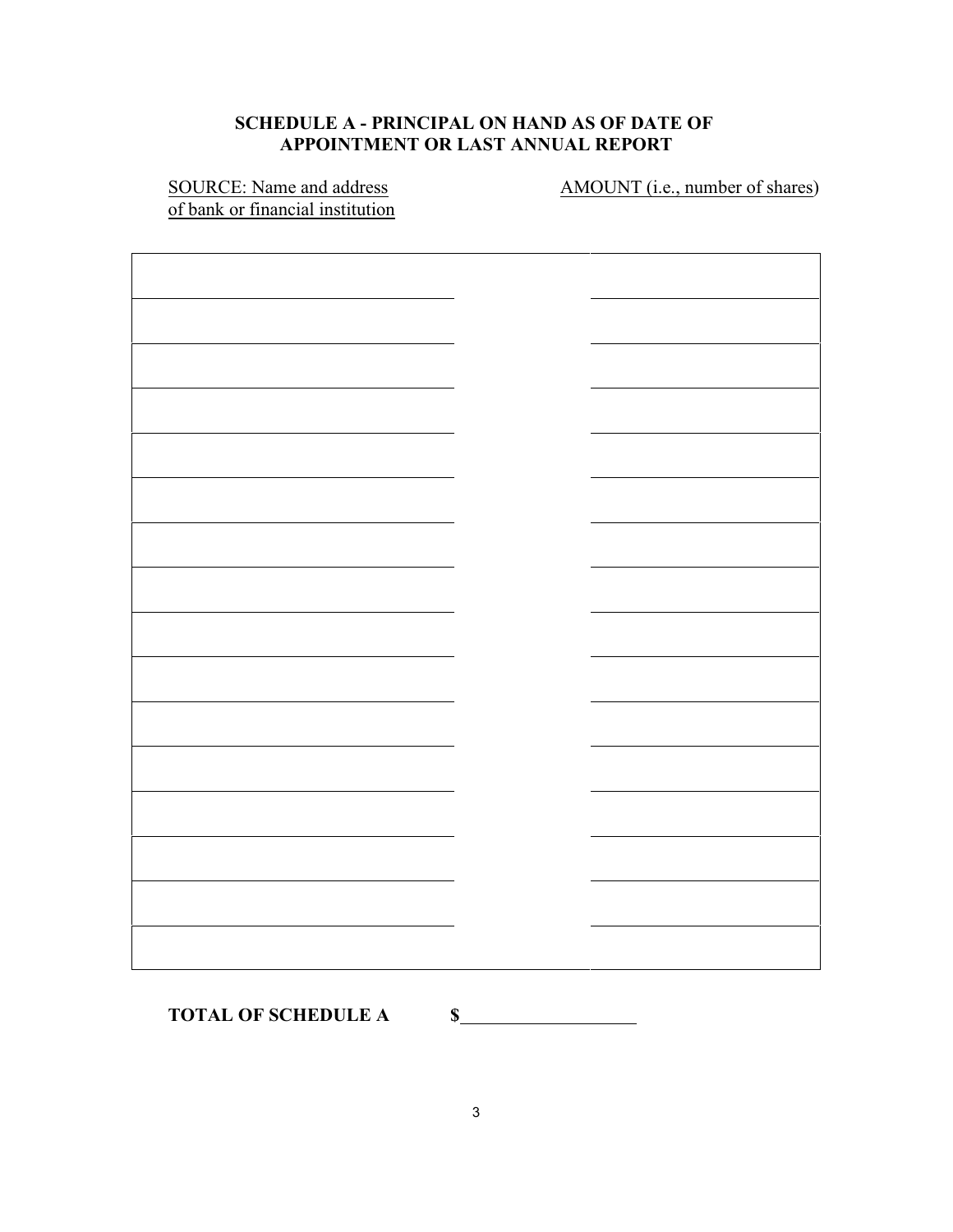# **SCHEDULE B - INCREASES OR DECREASES TO PRINCIPAL**

*(List additional property received, gain or loss on sale or liquidation of stocks or bonds, any net receipts from sale of realty (attach copy of closing statement), etc.)*

| <b>SOURCE</b> | <b>AMOUNT</b> |
|---------------|---------------|
|               |               |
|               |               |
|               |               |
|               |               |
|               |               |
|               |               |
|               |               |
|               |               |
|               |               |
|               |               |
|               |               |
|               |               |
|               |               |
|               |               |
|               |               |
|               |               |
|               |               |
|               |               |
|               |               |
|               |               |
|               |               |

# **TOTAL OF SCHEDULE B \$**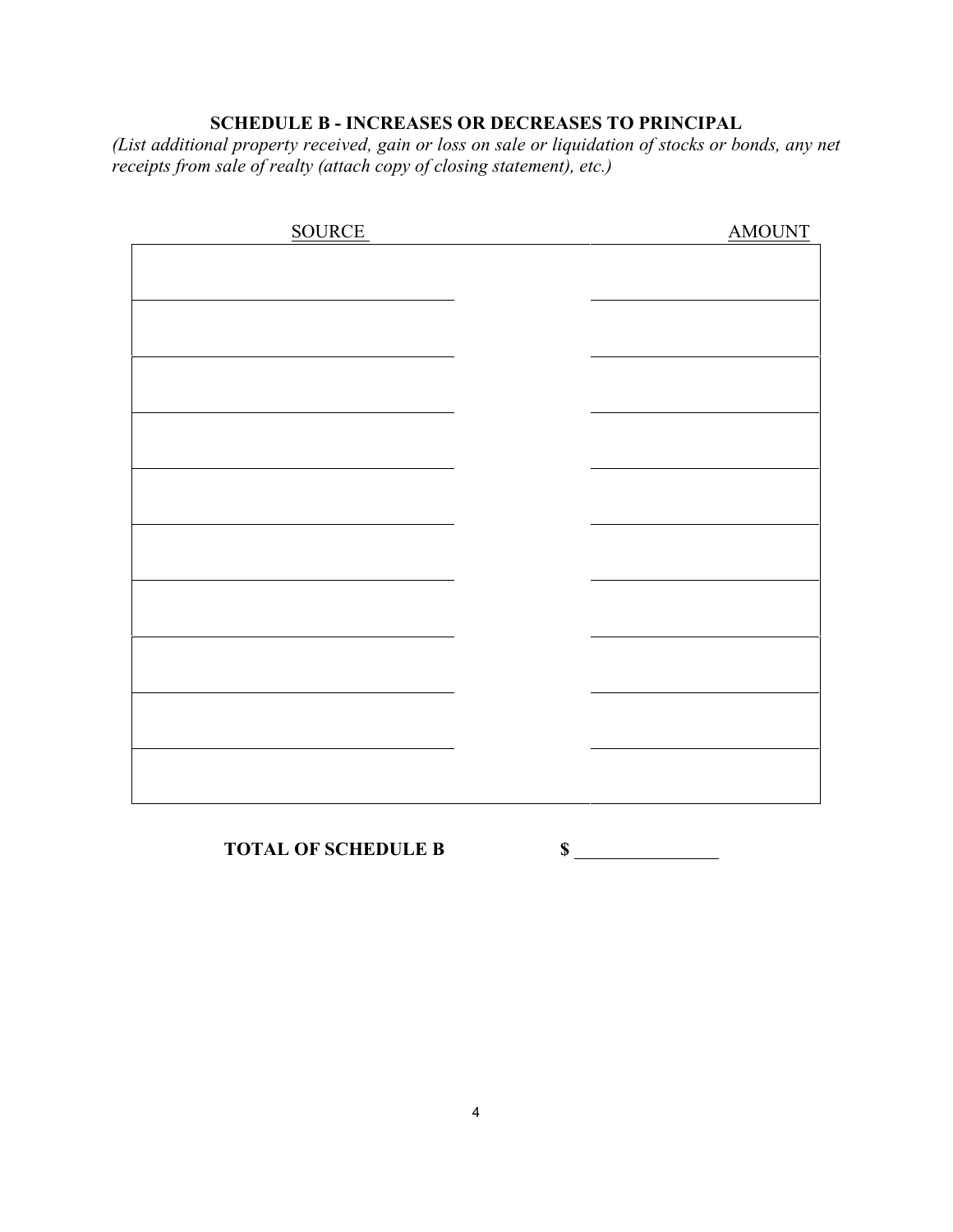#### **SCHEDULE C - RECEIVED INCOME AND CASH INCREASES**

*(If any property listed in the last Report has been converted to cash, list here the amount received from the sale and attach an explanation. If the Guardian has used or employed the services of the IP, or if moneys have been earned by or received on behalf of the IP, state details and amounts here (See Par. 9, below)):*

SOURCE AMOUNT

**TOTAL OF SCHEDULE C** \$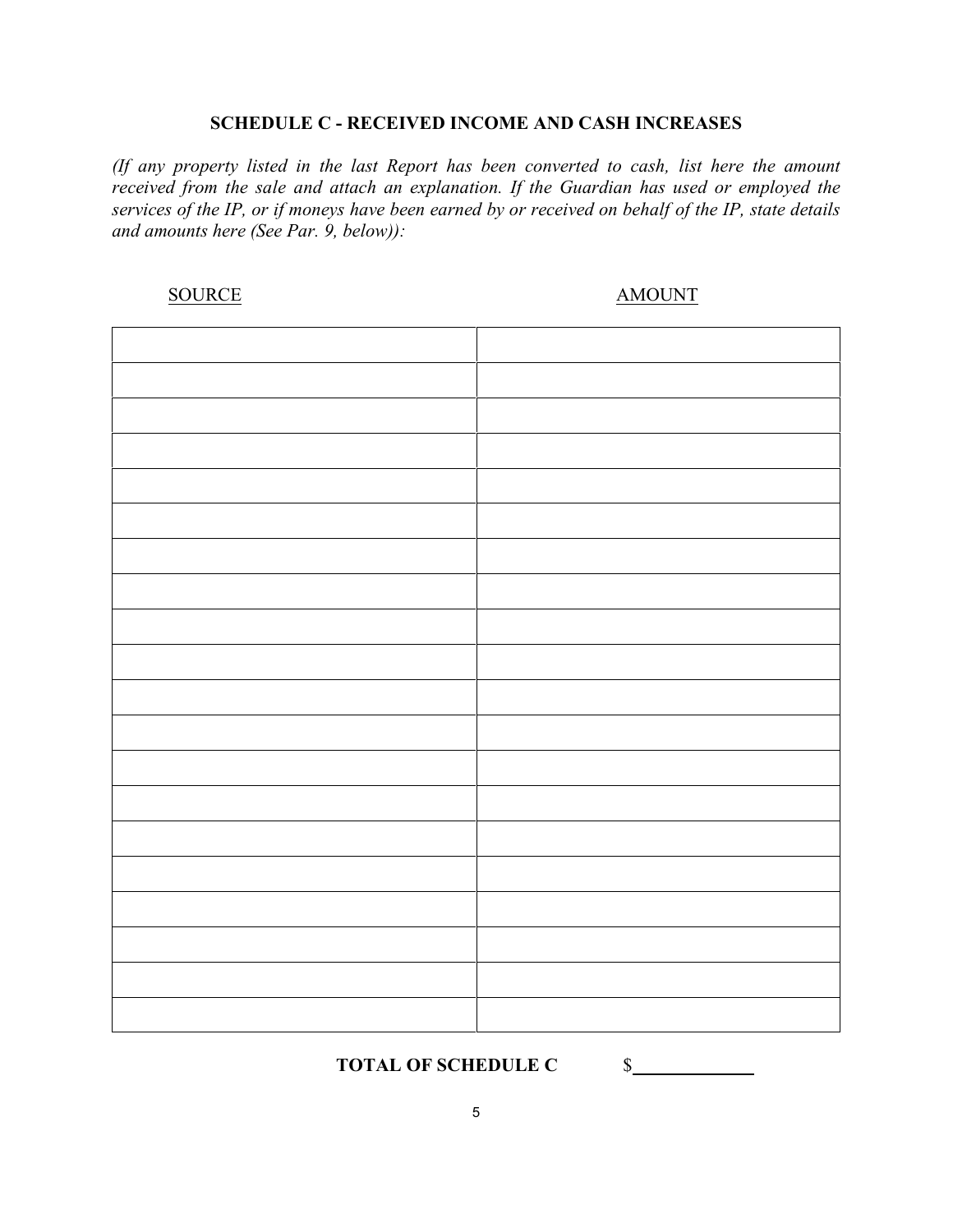|  | <b>SCHEDULE D - PAID DISBURSEMENTS</b> |
|--|----------------------------------------|
|--|----------------------------------------|

| PAID TO | <b>AMOUNT</b> |
|---------|---------------|
|         |               |
|         |               |
|         |               |
|         |               |
|         |               |
|         |               |
|         |               |
|         |               |
|         |               |
|         |               |
|         |               |
|         |               |
|         |               |
|         |               |
|         |               |
|         |               |
|         |               |
|         |               |
|         |               |
|         |               |
|         |               |
|         |               |
|         |               |
|         |               |
|         |               |
|         |               |
|         |               |
|         |               |
|         |               |
|         |               |

TOTAL OF SCHEDULE D \$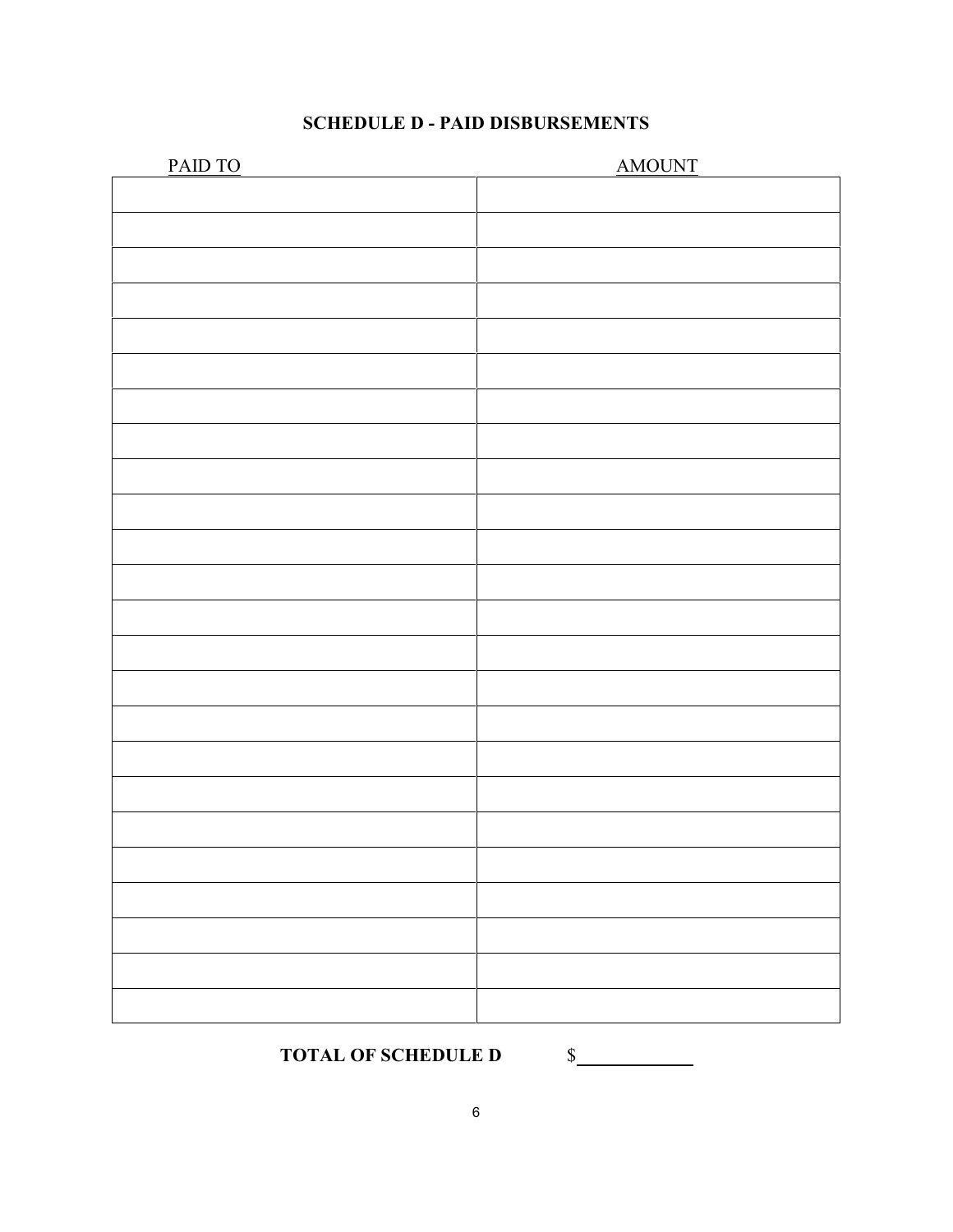## **SCHEDULE E-1 - BALANCE ON HAND AND OTHER PERSONAL AND REAL PROPERTY**

# $\underline{\begin{array}{cccc}\text{BANK ACCOUNTS,}}\\ \text{BROKERAGE ACCOUNTS,} \end{array}} \qquad \qquad \underline{\begin{array}{cccc}\text{INVENTORY} \\ \text{VALUE} \end{array}} \qquad \qquad \underline{\begin{array}{cccc}\text{MARKET}\\ \text{VALUE} \end{array}}$ BROKERAGE ACCOUNTS, PERSONAL PROPERTY, **SECURITIES**

relationship to the IP)

(List names of joint (List values as of end of accounting period; for owners, if any, and their securities, list both inventory and market values securities, list both inventory and market values)

**TOTAL OF SCHEDULE E-1** \$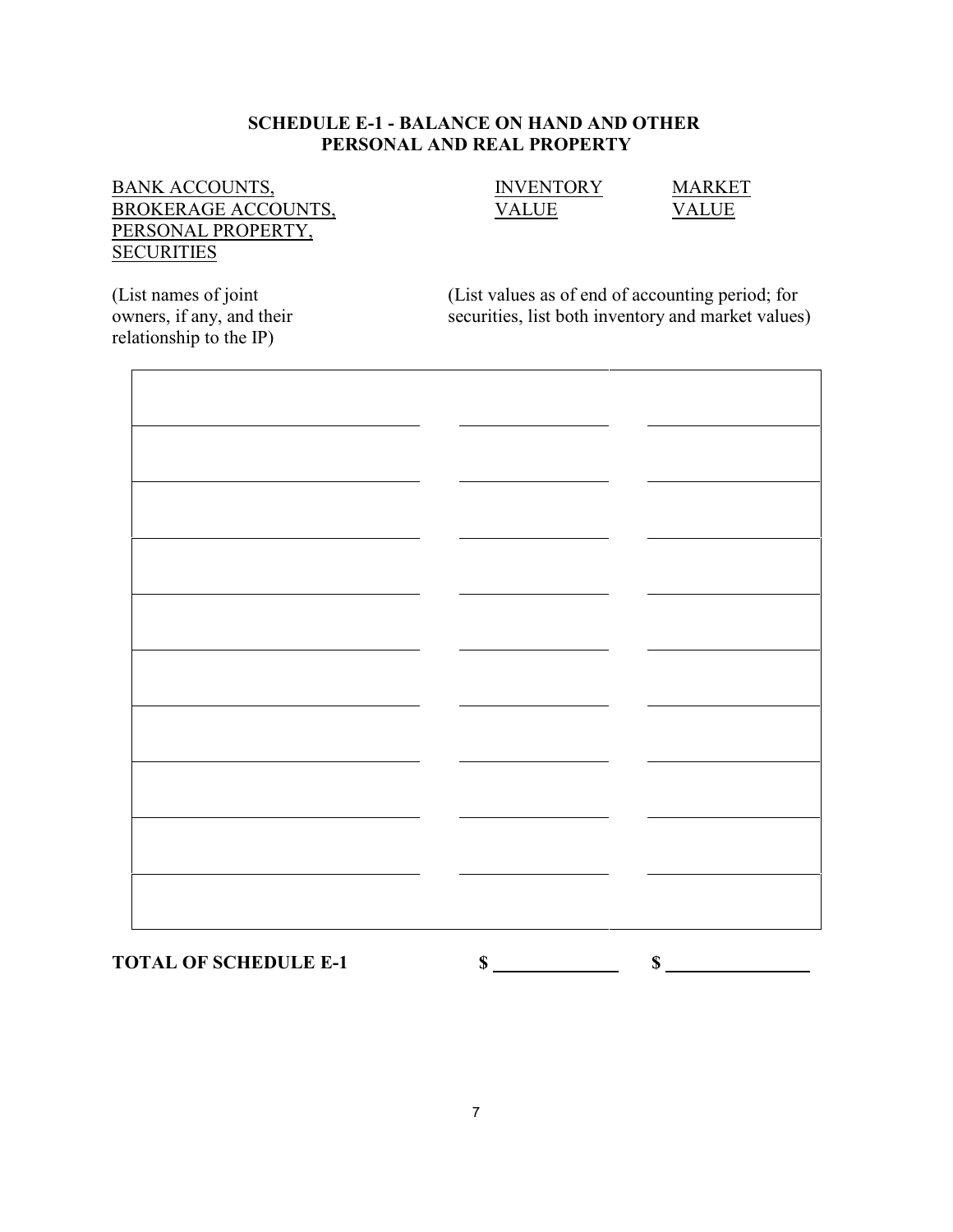#### **SCHEDULE E-2 - REAL ESTATE**

*List all real estate owned in whole or in part by the IP. State location, assessed value, current market value, amount of mortgage (if any), and the weekly or monthly rental. If property is owned jointly, give names of joint owners and their relationship to the IP.*

| <b>LOCATION</b> | ASSESSED<br><b>VALUE</b> | <b>MARKET</b><br><b>VALUE</b> | <b>MORTGAGE</b> | <b>RENTAL</b><br><b>INCOME</b> | <b>JOINT</b><br><b>OWNERS</b> |
|-----------------|--------------------------|-------------------------------|-----------------|--------------------------------|-------------------------------|
|                 |                          |                               |                 |                                |                               |
|                 |                          |                               |                 |                                |                               |
|                 |                          |                               |                 |                                |                               |
|                 |                          |                               |                 |                                |                               |
|                 |                          |                               |                 |                                |                               |
|                 |                          |                               |                 |                                |                               |
|                 |                          |                               |                 |                                |                               |
|                 |                          |                               |                 |                                |                               |
|                 |                          |                               |                 |                                |                               |
|                 |                          |                               |                 |                                |                               |
|                 |                          |                               |                 |                                |                               |
|                 |                          |                               |                 |                                |                               |
|                 |                          |                               |                 |                                |                               |
|                 |                          |                               |                 |                                |                               |
|                 |                          |                               |                 |                                |                               |
|                 |                          |                               |                 |                                |                               |
|                 |                          |                               |                 |                                |                               |
|                 |                          |                               |                 |                                |                               |

#### **TOTAL OF SCHEDULE E-2**

**Assessed Value: \$ Market Value : \$** 

**Mortgages: \$ Rental Income: \$**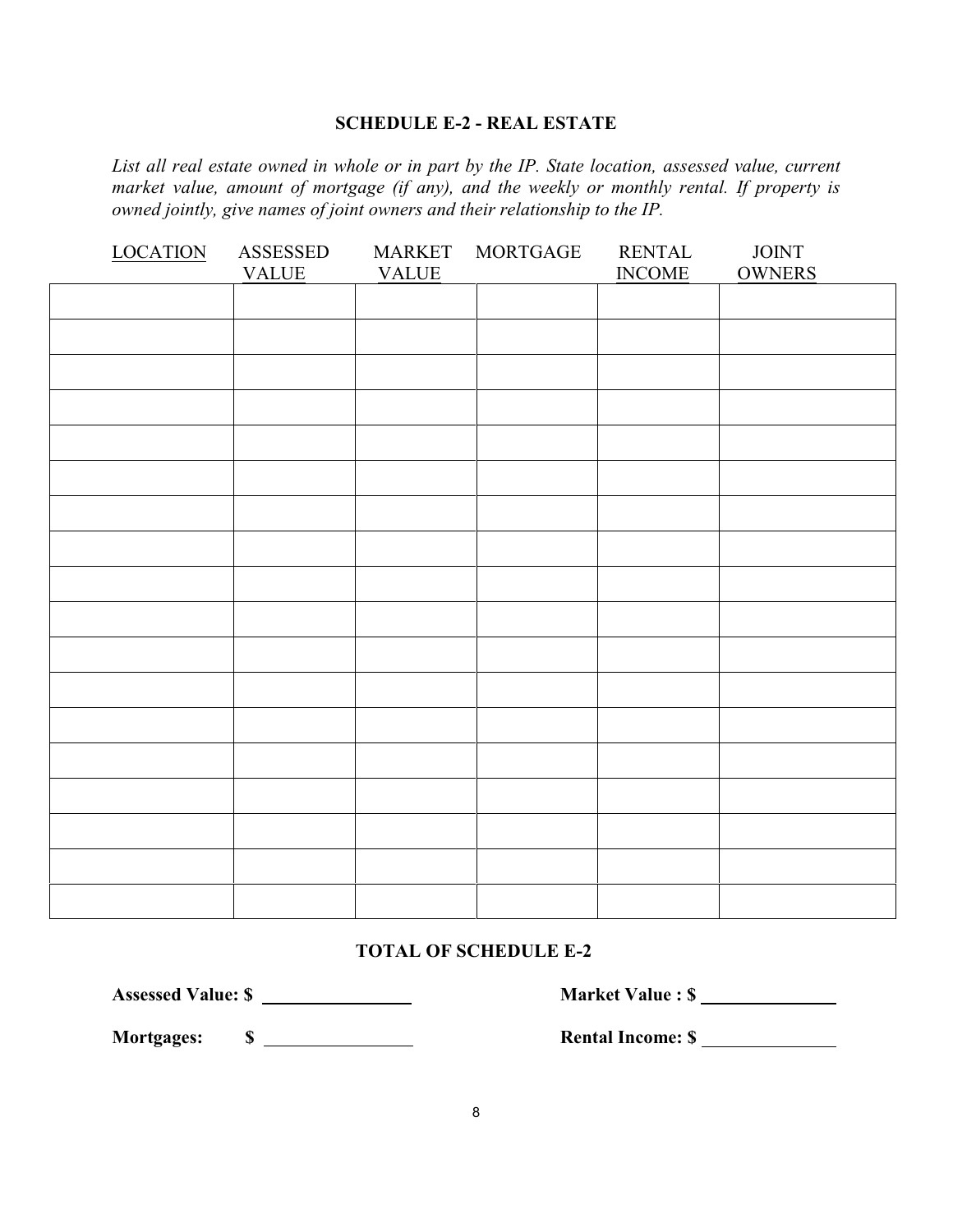# **SCHEDULE E-3 - ALL OTHER PERSONAL PROPERTY**

# DESCRIPTION INVENTORY/MARKET VALUE

# **TOTAL OF SCHEDULE E-3** \$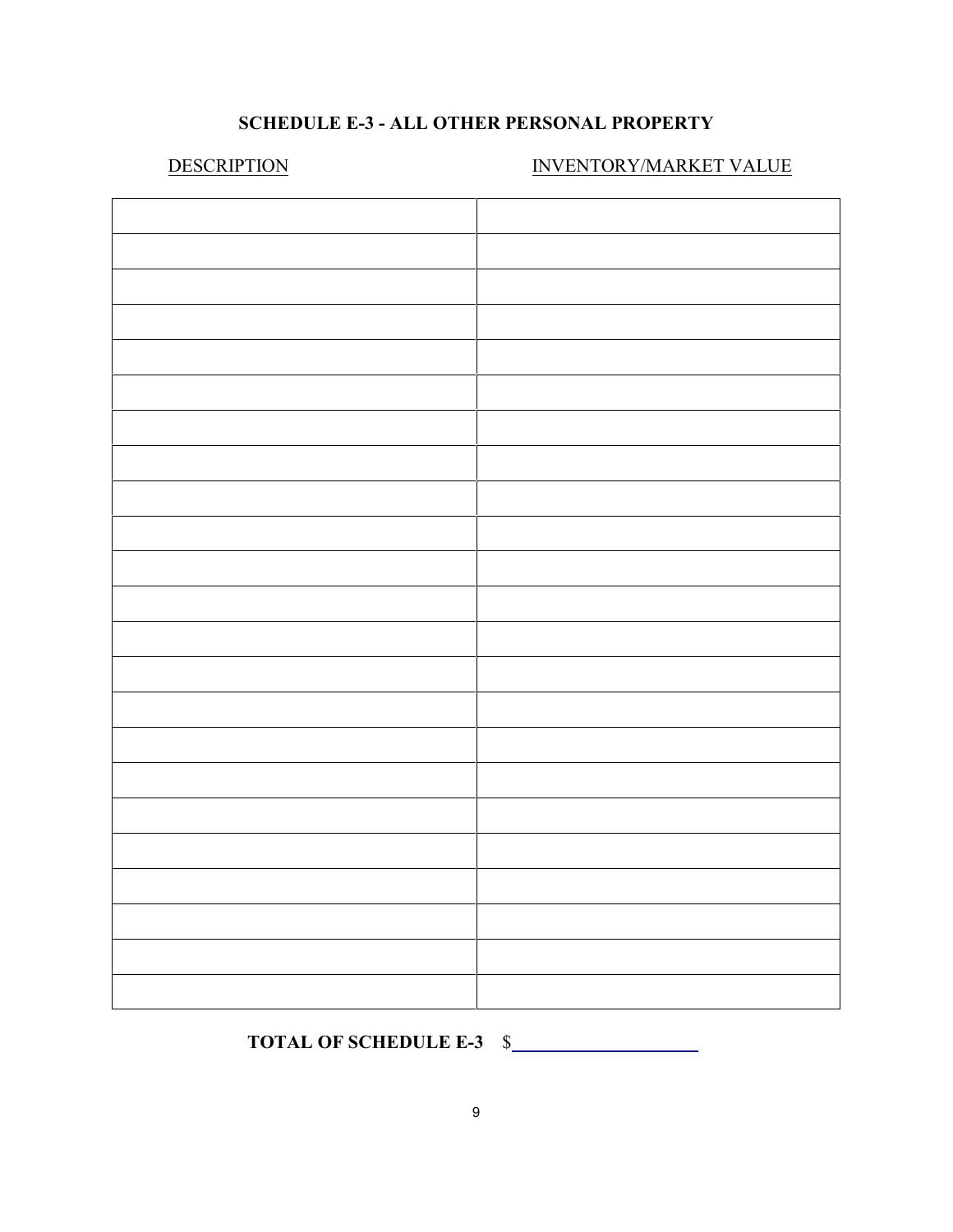# **SCHEDULE F - NAME AND ADDRESS OF SURETY**

*Attach a copy of the latest bond. Also, state and explain any changes in the bond, of the Surety thereon, or in the financial standing of the Surety.)*

| <b>NAME AND ADDRESS</b><br>OF SURETY | <b>AMOUNT</b><br>OF BOND | <b>BOND NUMBER</b> |
|--------------------------------------|--------------------------|--------------------|
|                                      |                          |                    |
|                                      |                          |                    |
|                                      |                          |                    |
|                                      |                          |                    |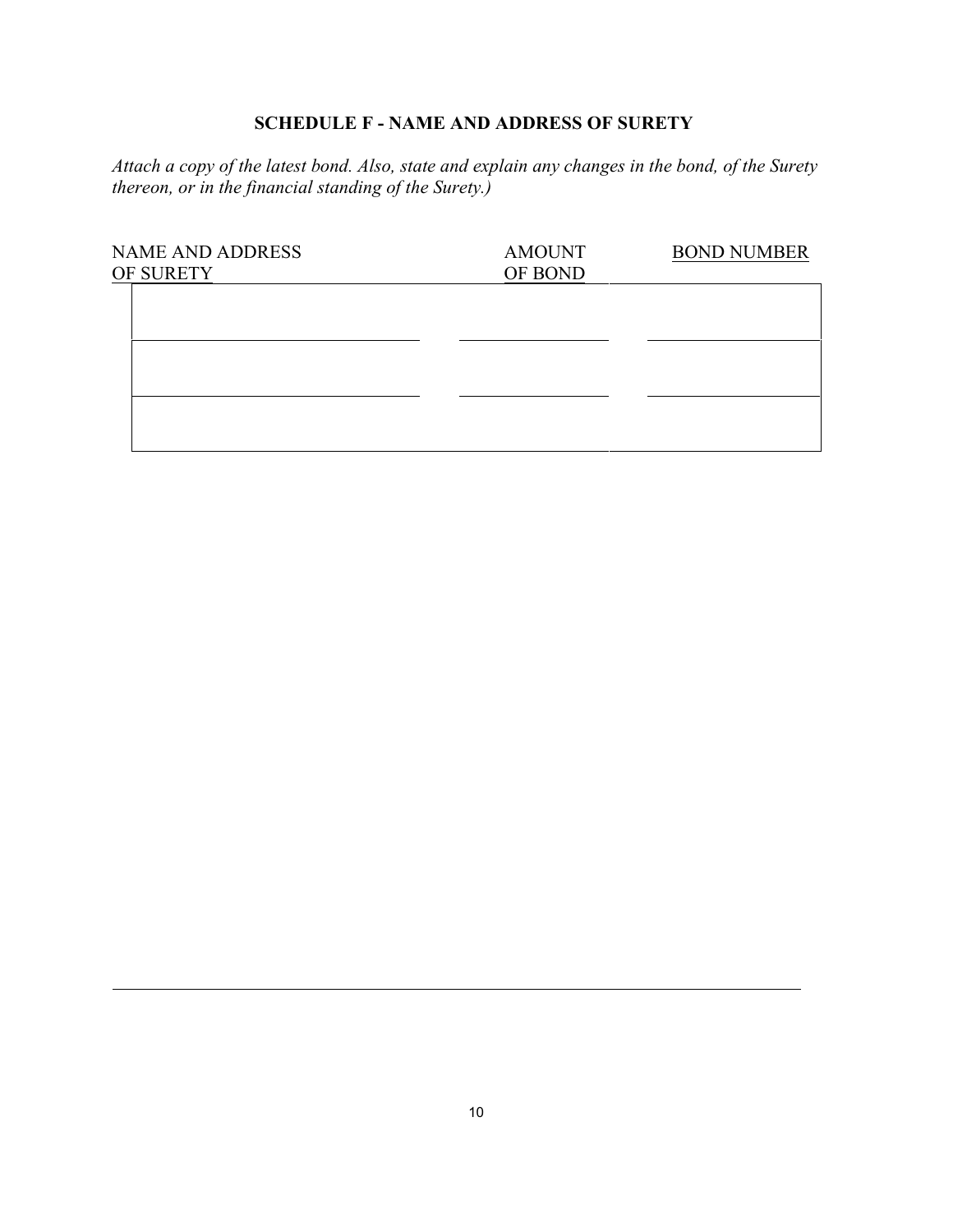## **AS TO THE INCAPACITATED PERSON:**

1. State the age, date of birth and marital status of the Incapacitated Person.

 $\overline{a}$ 

 $\overline{a}$ 

 $\overline{a}$ 

2. If any are living, list the name and present address of the spouse, children and siblings of the Incapacitated Person.

3. State the present residence address and telephone number of the Guardian.

4. State the present residence address and telephone number of the Incapacitated Person. If the IP does not currently reside at her/his personal home, set forth the name, address and telephone number of the facility or place at which he/she resides, and the name of the chief executive officer of the facility or the person otherwise responsible for the care of the IP.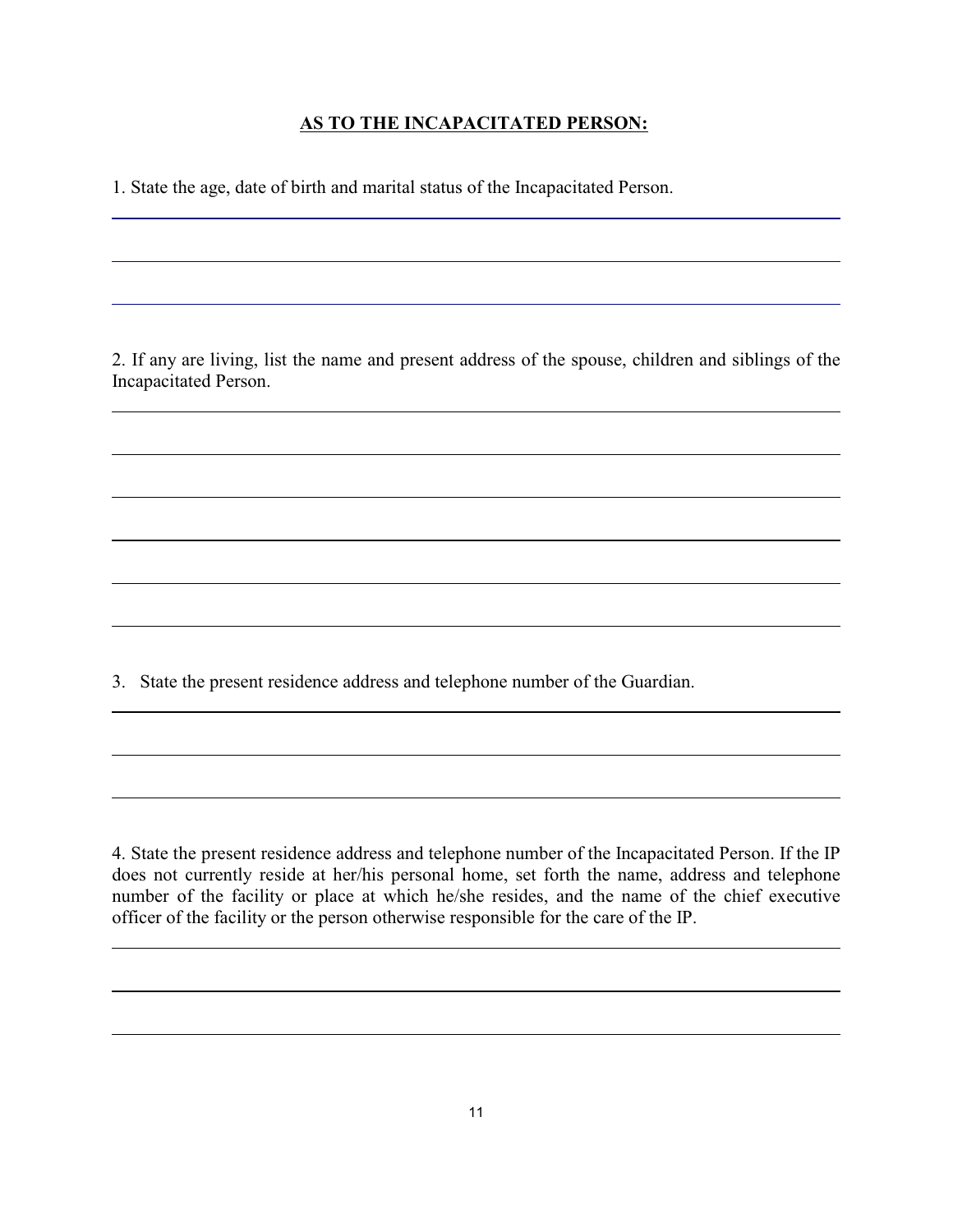5. State whether there have been any changes in the physical or mental condition of the Incapacitated Person, and any substantial change in medication.

 $\overline{a}$ 

 $\overline{a}$ 

 $\overline{a}$ 

6. State the date and place the Incapacitated Person was last seen by a physician and the purpose of that visit.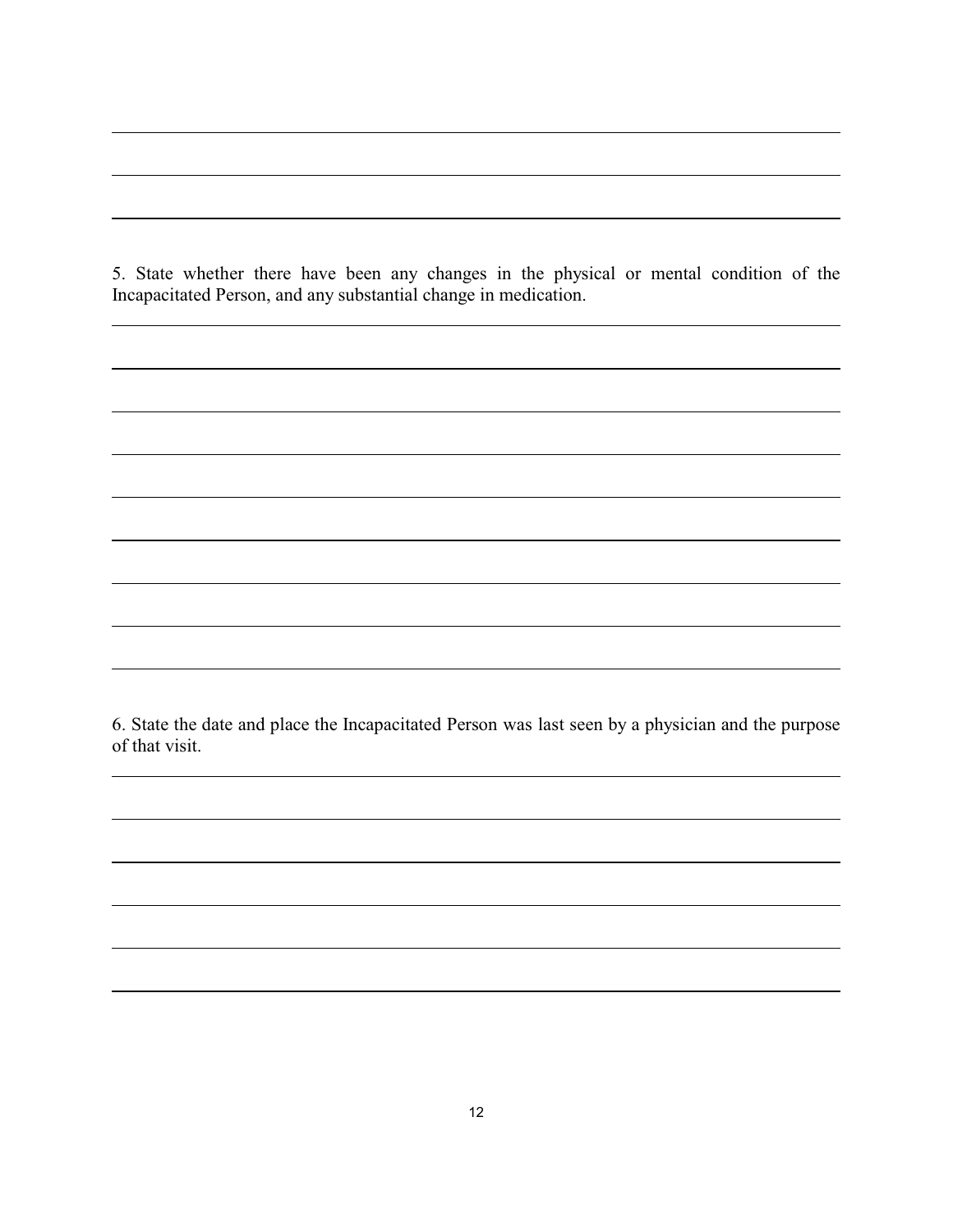7. Attach a statement by a physician, psychologist, nurse clinician or social worker, or other qualified person who has evaluated or examined the Incapacitated Person within the three months prior to the filing of this report, setting forth an evaluation of the Incapacitated Person's condition and the current functional level of the Incapacitated Person.

8. If the Guardian has been charged with providing for the personal needs of the Incapacitated Person:

(a) Attach a statement indicating whether the current residential setting is suitable to the current needs of the Incapacitated Person.

(b) Attach a resume of any professional medical treatment given to the Incapacitated Person during the preceding year.

(c) Attach the plan for medical, dental and mental health treatment and related services for the coming year.

(d) Attach a resume of any other information concerning the social condition of the Incapacitated Person, including the social and personal services currently utilized by the Incapacitated Person and the social skills and needs of the Incapacitated Person.

9. State whether the Guardian has used or employed the services of the Incapacitated Person, or whether moneys have been earned by or received on behalf of such Incapacitated Person. Provide details in Schedule C.

 $\overline{a}$ 

10. Attach a resume of any other pertinent facts about the care and maintenance of the Incapacitated Person, including the frequency of your visits; whether the Incapacitated Person has made a Will or executed a Power of Attorney; and any other information necessary for the proper administration of this matter.